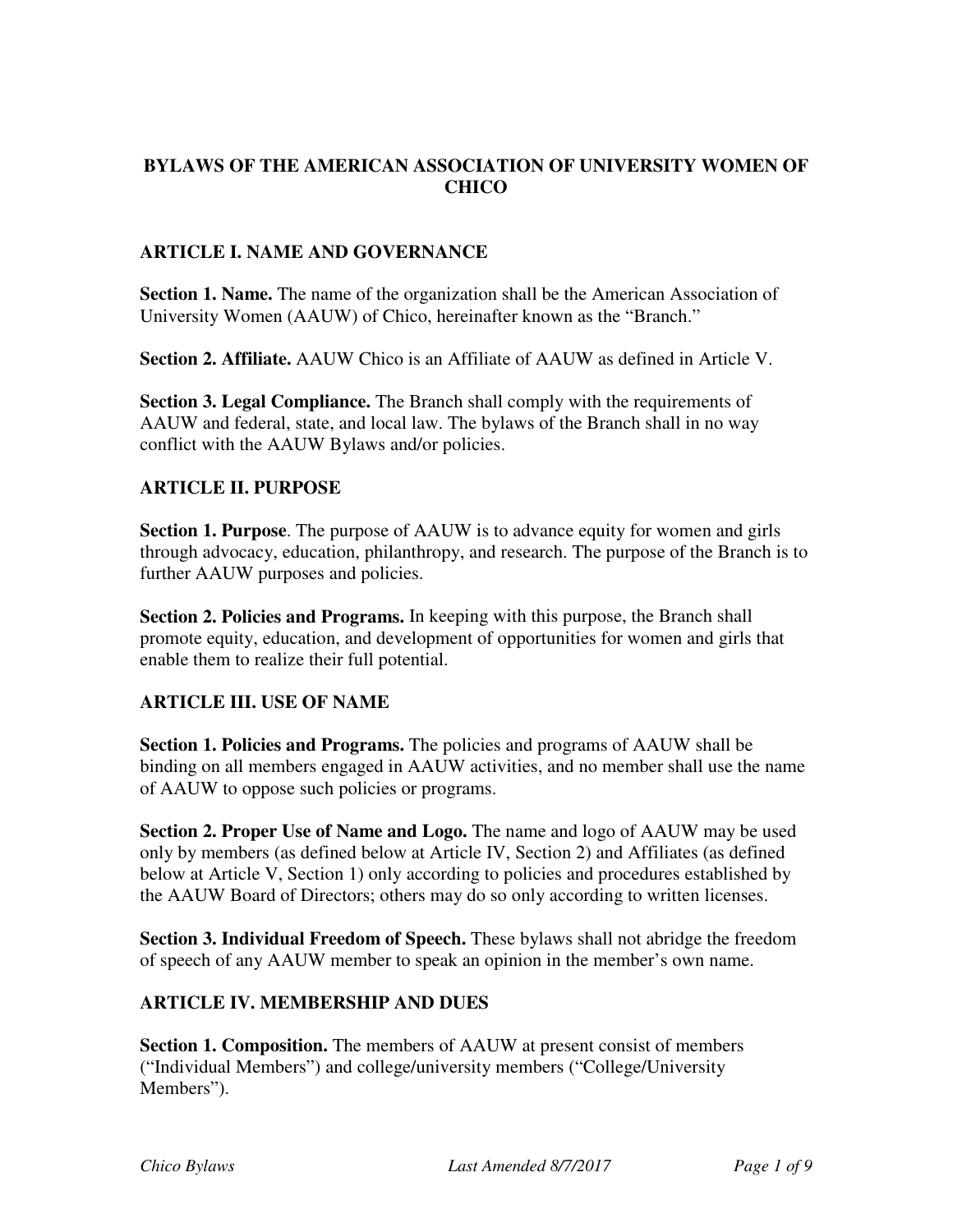#### **Section 2. Basis of Membership.**

- a. Individual Members.
	- (1) Eligibility. An individual holding an associate's (or equivalent, e.g., RN), bachelor's, or higher degree from a higher education institution accredited by a regional accrediting agency recognized by the U.S Department of Education (an "Accredited Higher Education Institution") or other qualified educational institution located outside of the United States, as determined by the AAUW Board of Directors, shall be eligible to receive admission to AAUW membership; such membership shall be granted upon payment of AAUW dues. The provisions set forth in this section are the sole requirement for eligibility and admissibility to AAUW membership except that the AAUW Board of Directors may establish a process to assess credentials that are submitted based on degree equivalence.
	- (2) Appeals of Refusals of Admission to Membership. Any potential Individual Member or College/University Member who claims qualification for membership in AAUW and who has been refused admission to membership may present credentials to the AAUW Board of Directors for review. The decision of the AAUW Board of Directors shall be final.
	- (3) Saving Clause. No Individual Member shall lose membership due to any change in the status of the higher education institution upon which original qualification for membership was based.
	- (4) Life Membership.
		- (a) Paid. An Individual Member may become a life member (a "Life Member") upon a one-time payment of twenty years' annual AAUW dues, based on the amount of annual AAUW dues the year the Member elects to become a Life Member. Thereafter, the Life Member shall be exempt from the payment of AAUW national dues.
		- (b) Fifty-Year Honorary. An Individual Member who has paid AAUW dues for fifty years shall become a Life Member and shall thereafter be exempt from the payment of AAUW national dues and state and branch dues.
- b. College/University Members. Any Accredited Higher Education Institution or other qualified higher education institution located outside the United States, as determined by the AAUW Board of Directors, that pays annual dues to AAUW shall be eligible to be a College/University Member. Each College/University Member shall appoint one or two representatives who are eligible to be Individual Members and who shall each have the membership benefits of an Individual Member and any other benefits that accrue to representatives of College/University Members, as determined by the AAUW Board of Directors.

**Section 3. Student Associates.** The AAUW Board of Directors may permit undergraduate students enrolled in Accredited Higher Education Institutions or in other qualified educational institutions located outside the United States, as determined by the AAUW Board of Directors, to associate with AAUW, with fees (if any) and benefits as determined by the AAUW Board of Directors.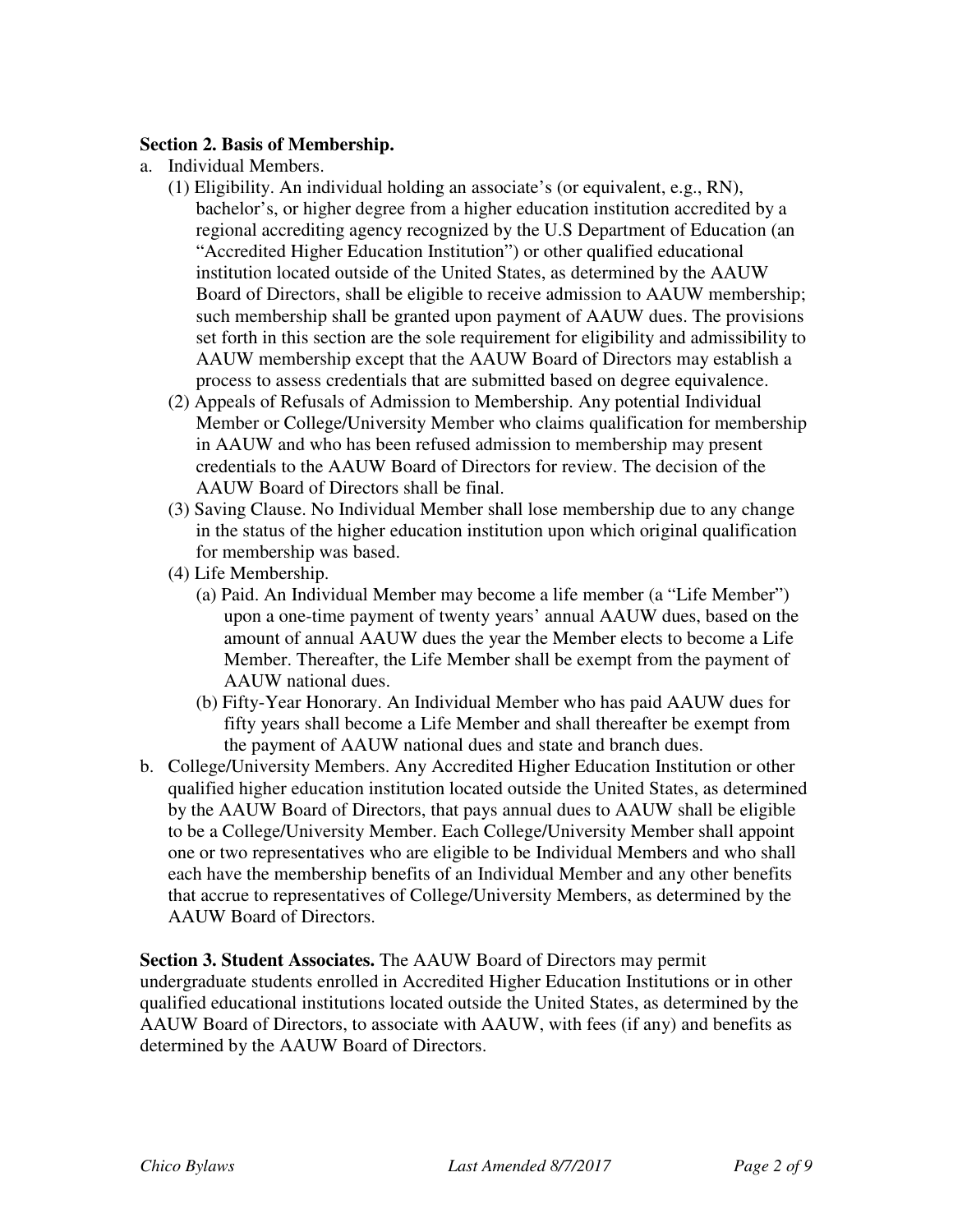#### **Section 4. Dues.**

- a. Amount. The annual dues and Member benefits for any category of member shall be established by a two-thirds vote of the AAUW Board of Directors. Members shall be notified of the intent to consider a change in the dues, the proposed amount, and the rationale for the change at least 60 days prior to the vote.
- b. Payment. Member dues shall be payable in accordance with procedures established by the AAUW Board of Directors.

**Section 5. Severance of Membership.** Any Member may be suspended or removed from membership for any conduct that tends to injure AAUW or to adversely affect its reputation or that is contrary to or destructive of its mission according to these bylaws, with action taken following policies and procedures adopted by the AAUW Board of Directors. In addition, a College/University Member that is no longer eligible for membership shall be removed from membership as soon as practicable after it loses its eligibility.

# **ARTICLE V. AAUW AFFILIATES**

**Section 1. AAUW Affiliate Defined. An AAUW Affiliate ("Affiliate") is an** organization affiliated with AAUW for the purpose of supporting AAUW's mission through Affiliate programs, fundraising, networking, and/or other activities. Affiliates are typically nonprofit membership organizations under state law and may also have been recognized as tax-exempt  $501(c)(3)$  or  $501(c)(4)$  organizations under the Internal Revenue Code. An Affiliate may use AAUW's name and/or logo only if approved by the AAUW Board of Directors.

#### **Section 2. Organization.**

- a. Purpose. Affiliates shall promote the purposes, programs, and policies of AAUW.
- b. Bylaws. Affiliates shall develop bylaws as meet their needs. However, any such bylaws shall not conflict with AAUW Bylaws or with applicable law.
- c. Structure. Affiliates may create such leadership structures as meet their needs. Each Affiliate shall provide AAUW with designated contacts for administration and finance.

#### **Section 3. Loss of Recognition of an Affiliate.**

- a. The AAUW affiliation status of an Affiliate may be revoked for cause through affiliation review procedures specified by the AAUW Board of Directors.
- b. The Affiliate shall have the right to appeal to the AAUW Board of Directors within a designated period.

**Section 4. Property and Assets.** The title to all property, funds, and assets of an Affiliate is vested in the Affiliate. An Affiliate shall have complete control of its property and assets, except that such property and assets shall not be used for any purpose contrary to AAUW's purposes. In the event of the dissolution of an Affiliate or the termination of an Affiliate's affiliation with AAUW, all assets of the Affiliate shall be transferred and delivered to AAUW or to another Affiliate designated by AAUW. AAUW may solicit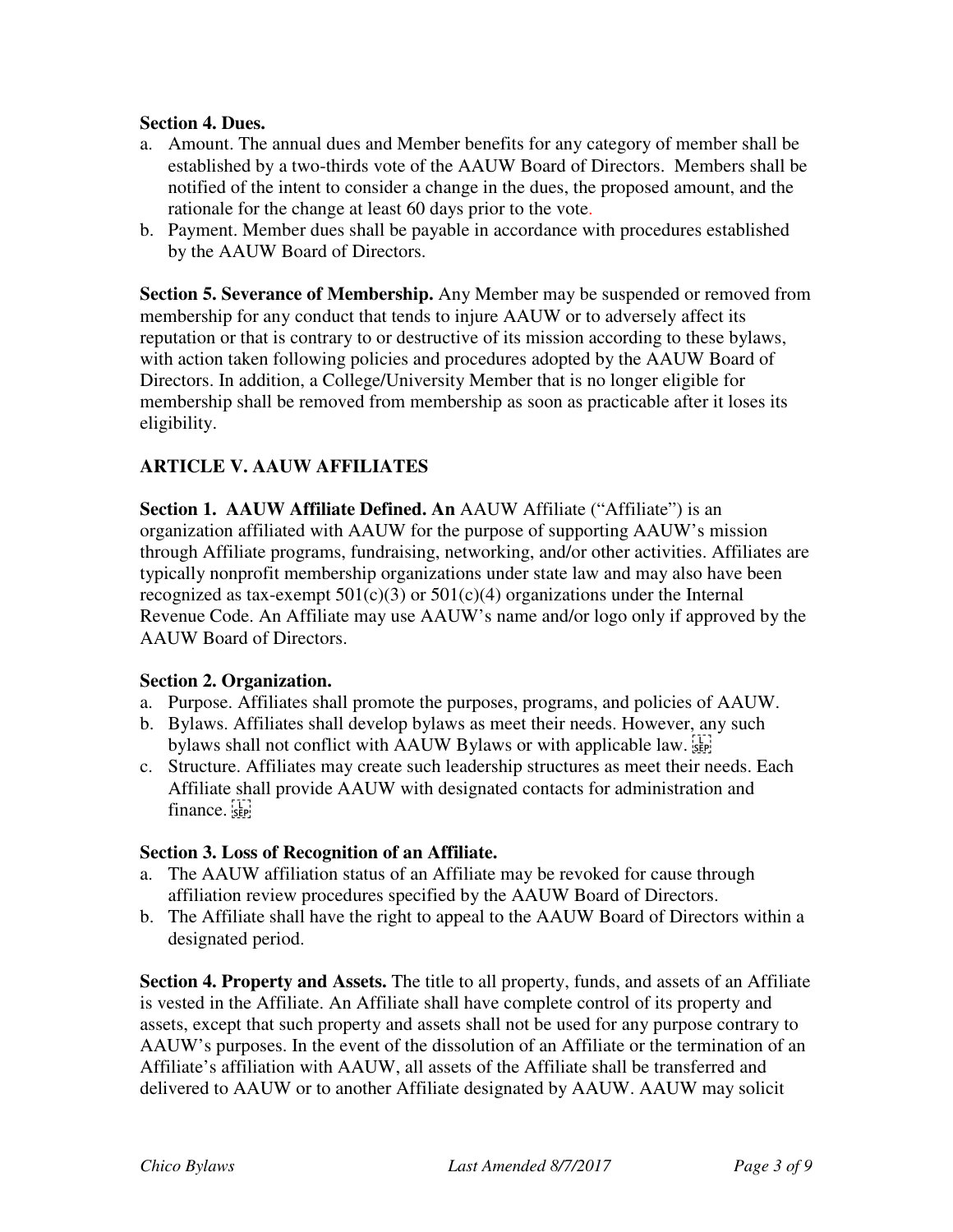and consider recommendations from local leaders before making a designation.

## **ARTICLE VI. PARLIAMENTARY AUTHORITY**

The rules contained in the most current edition of *Robert's Rules of Order Newly Revised* shall govern the Branch in all instances in which they are applicable and in which they are not inconsistent with the AAUW Bylaws or with the requirements of AAUW or applicable laws.

### **ARTICLE VII. AAUW-MANDATED AMENDMENTS TO THE BYLAWS**

AAUW-mandated amendments shall be implemented by the Branch's board of directors without a vote of the Branch's membership and as prescribed by the AAUW Board of Directors.

### **ARTICLE VIII. BRANCH MEMBERSHIP**

#### **Section 1. Branch Membership.**

- a. A member of national AAUW, as defined in Article IV, may become a member of the Branch upon payment of Branch dues.
- b. All Branch members are required to be members of the American Association of University Women of the State of California, Inc, hereinafter called AAUW CA, in order for the Branch to be eligible for AAUW CA insurance and programs.

### **ARTICLE IX. NOMINATIONS AND ELECTIONS**

#### **Section 1. Nominations**

- a. There shall be a nominating committee of three (3) members, appointed by the administrative committee: one of whom shall be a member of the administrative committee.
- b. The term of service on the nominating committee shall be for one year (from time of appointment until the branch election) for a maximum of three consecutive terms.
- c**.** The names of the nominees for elected office shall be published and sent to every member at least seven (7) days prior to the annual branch meeting.
- d. Nominations may be made from the floor with the consent of the nominee.

### **Section 2. Elections**

- a. Elections shall be held at the annual branch meeting.
- b. Elections shall be by ballot unless there is only one nominee for a given office, in which case the election may be by a voice vote. Election shall be by a majority vote of those voting.
- c. Mail ballots or electronic voting may be used for elections, provided the number of members voting meets the quorum stated for meetings in Article X, Meetings.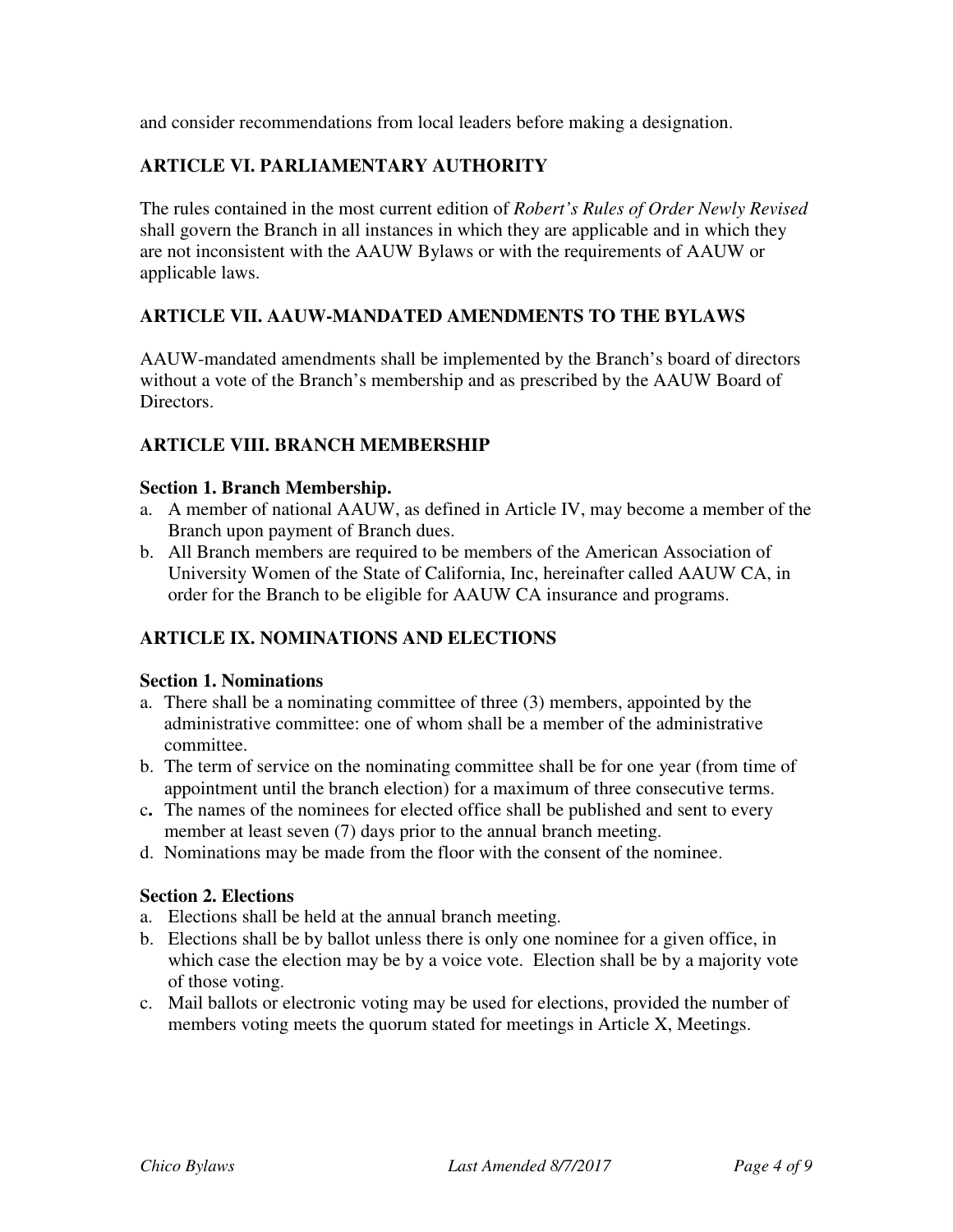## **ARTICLE X. OFFICERS**

### **Section 1. Officers**

- a. The elected officers for the branch shall be president administrative officer, secretary and finance officer.
- b. The appointed officers shall be Membership, Newsletter Editor, Historian, Tech Trek chair, Public Policy and Directory/Web Manager. They shall be appointed by the president with the consent of the administrative committee.
- c. Officers shall serve for a term of one year or until their successors have been elected or appointed and assume office. Term of office shall begin on July 1. The incoming president may call a meeting of the incoming officers before July 1.
- d. No officer shall hold more than one elected office at a time, and no elected officer shall be eligible to serve more than 2 consecutive terms in the same office.
- e. All vacancies in office shall be filled for the unexpired term by the committee.
- f. Each office may be filled by an officer or co-officers.

### **Section 2. Duties**

- a. Officers shall perform the duties prescribed by these bylaws, by the rules of policies and procedures adopted by the committee of directors, and by the current edition of *Robert's Rules of Order Newly Revised.*
- b. The president shall be the official spokesperson and representative for the branch and shall be responsible for submitting such reports and forms as required by AAUW and the state.
- c. The finance officer shall be responsible for collecting, distributing and accounting for the funds of the branch and for meeting specific deadlines.
- d. All officers and chairs shall submit annual reports to the president.

# **ARTICLE XI. ADMINISTRATIVE COMMITTEE**

**Section 1. Composition.** The administrative committee shall include the elected and appointed officers.

**Section 2. Administrative Responsibilities.** The committee shall have the power to administer affairs of the branch and to carry out its programs and its policies, and shall accept responsibilities delegated by AAUW and the state. It shall act for the branch between membership meetings. The committee shall have fiscal responsibility as outlined in Article XIII, Financial Administration, Section 2.

**Section 3. Meetings.** Meetings of the committee shall be held at least three times a year at a time and place agreed upon by the committee.

**Section 4. Special Meetings.** Special meetings may be called by the president or shall be called upon written request of two members of the committee provided that at least seven days notice of such meeting and its agenda have been given to the members of the committee.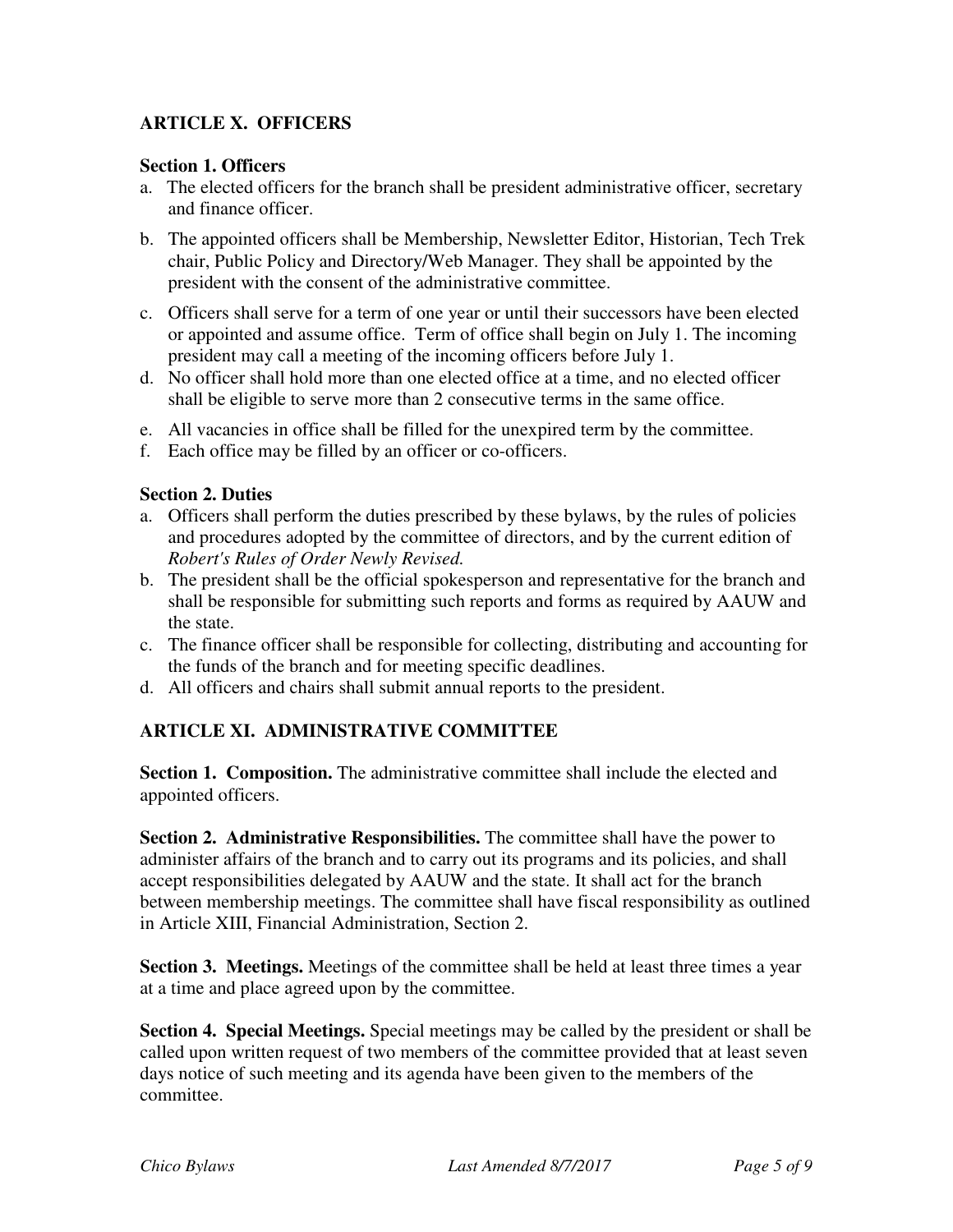**Section 5. Quorum.** The quorum for a meeting of the committee shall be a majority of the voting members. Co-officers shall be considered as one voting member of the committee.

**Section 6. Voting Between Meetings.** Between meetings of the branch committee, a written, conference call, or electronic vote of the committee may be taken at the request of the president on any question submitted to the committee in writing provided that every voting member of the committee shall have the opportunity to vote upon the question submitted. If a majority shall vote on any question so submitted, the vote shall be counted and shall have the same effect as if at a committee meeting. The result of the vote shall be in the minutes of the next committee meeting.

**Section 7. Removal From Office.** A member of the committee may be removed for any reason by a two-thirds vote of the committee in accordance with policies and procedures adopted by AAUW.

# **ARTICLE XII. COMMITTEES**

**Section 1. Establishing Committees.** The president may establish standing and special committees as needed with consent by the administrative committee.

**Section 2**. **Purpose.** With the approval of the administrative committee, each standing and special committee shall formulate programs and activities to carry out the mission of AAUW.

### **ARTICLE XIII. FINANCIAL ADMINISTRATION**

**Section 1. Fiscal Year.** The fiscal year shall correspond with that of AAUW: July 1 through June 30.

**Section 2. Financial Policies.** The administrative committee shall set and maintain policies and procedures to control financial records consistent with generally accepted accounting principles and federal, state and local laws, including an annual financial review.

**Section 3. Budget.** The administrative committee shall adopt an annual budget for presentation to the branch no later than September.

#### **Section 4. Insurance**

- a. The branch is required to participate in the state insurance programs in order to participate in state sponsored activities and projects. The branch must comply with all risk management requirements, state program directives and all other requirements as outlined in state policy and procedures.
- b. The branch must obtain separate insurance coverage for activities and projects not covered under the state insurance coverage.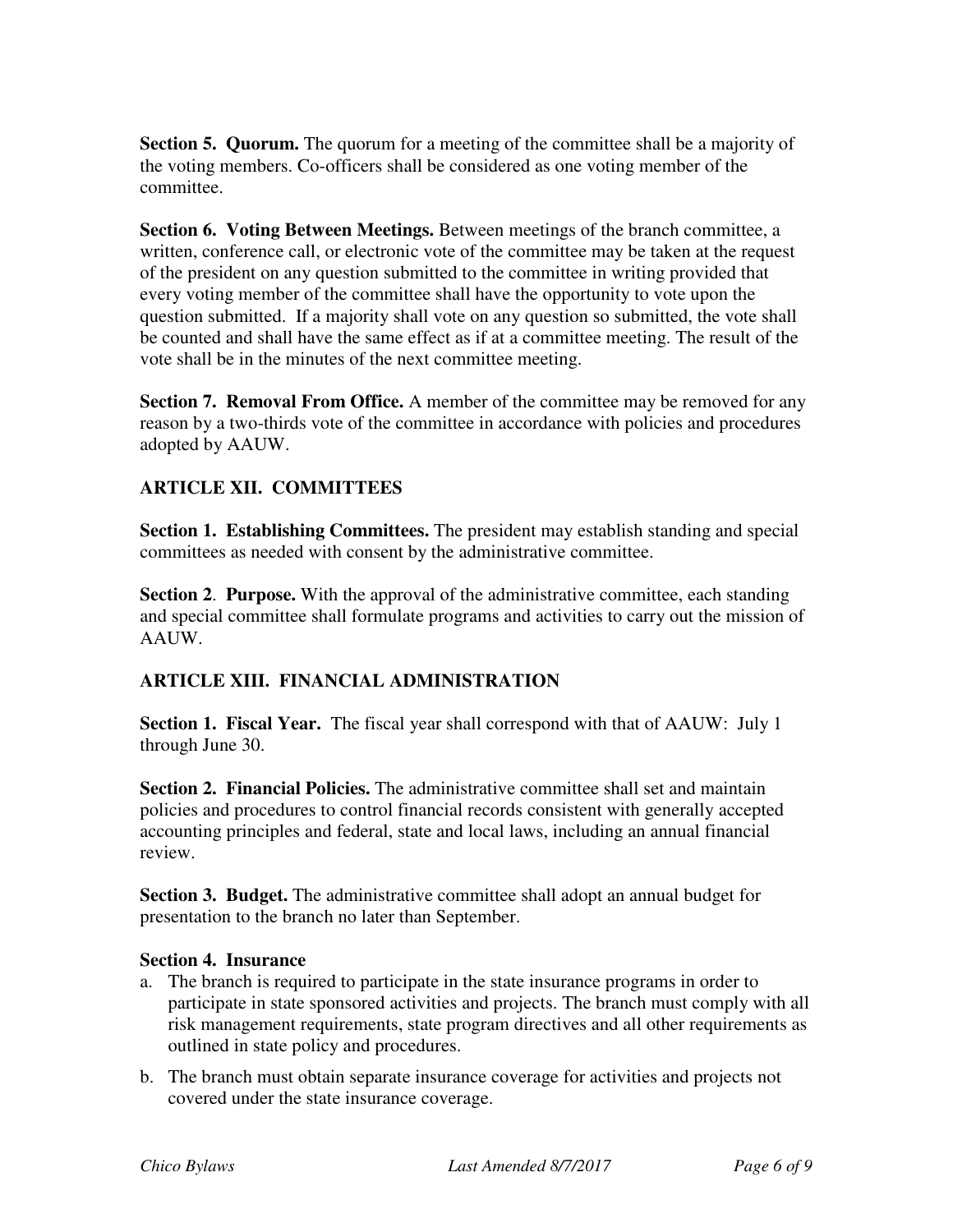## **ARTICLE XIV. MEETINGS**

**Section 1. Annual Meeting.** The branch shall hold an annual meeting to conduct the business of the branch, including but not limited to, electing officers, establishing dues, amending bylaws and receiving reports. This meeting shall be held between the months of April and May.

**Section 2. Membership Meetings.** The branch shall hold at least three (3) meetings during the fiscal year. The branch committee shall determine the time and place for these meetings. A Call to Order would be made to conduct branch business when necessary. It may come at the meeting's end if members of the public are present.

**Section 3. Special Meetings.** Special meetings may be called by the president or shall be called by the president at the written request of three members of the administrative committee or 10 percent of the branch membership.

**Section 4. Meetings Notice.** Notice of meetings shall be sent to all members of the branch at least 10 days prior to the meetings.

**Section 5. Quorum.** The quorum shall be at least 15 percent of the branch membership.

## **ARTICLE XV. PROPERTY**

**Section 1. Property and Assets.** The title to all property, funds and assets of the branch is vested in the branch for the joint use of members and no member or group of members shall have any severable right to all or any part of such property. Property and assets shall not be used for any purpose contrary to AAUW.

**Section 2. Dissolution of Branch.** In the event of the dissolution of the branch, all assets of the branch shall be transferred and delivered to AAUW or to an AAUWaffiliated entity designated by AAUW.

### **ARTICLE XVI. LOSS OF RECOGNITION**

The provisions and conditions under which a branch may lose recognition are found in the AAUW bylaws.

# **ARTICLE XVII. PARLIAMENTARY AUTHORITY**

The rules contained in the current edition of *Robert's Rules of Order Newly Revised* shall govern this branch in all instances in which they are applicable and in which they are not inconsistent with these bylaws or those of AAUW or the state.